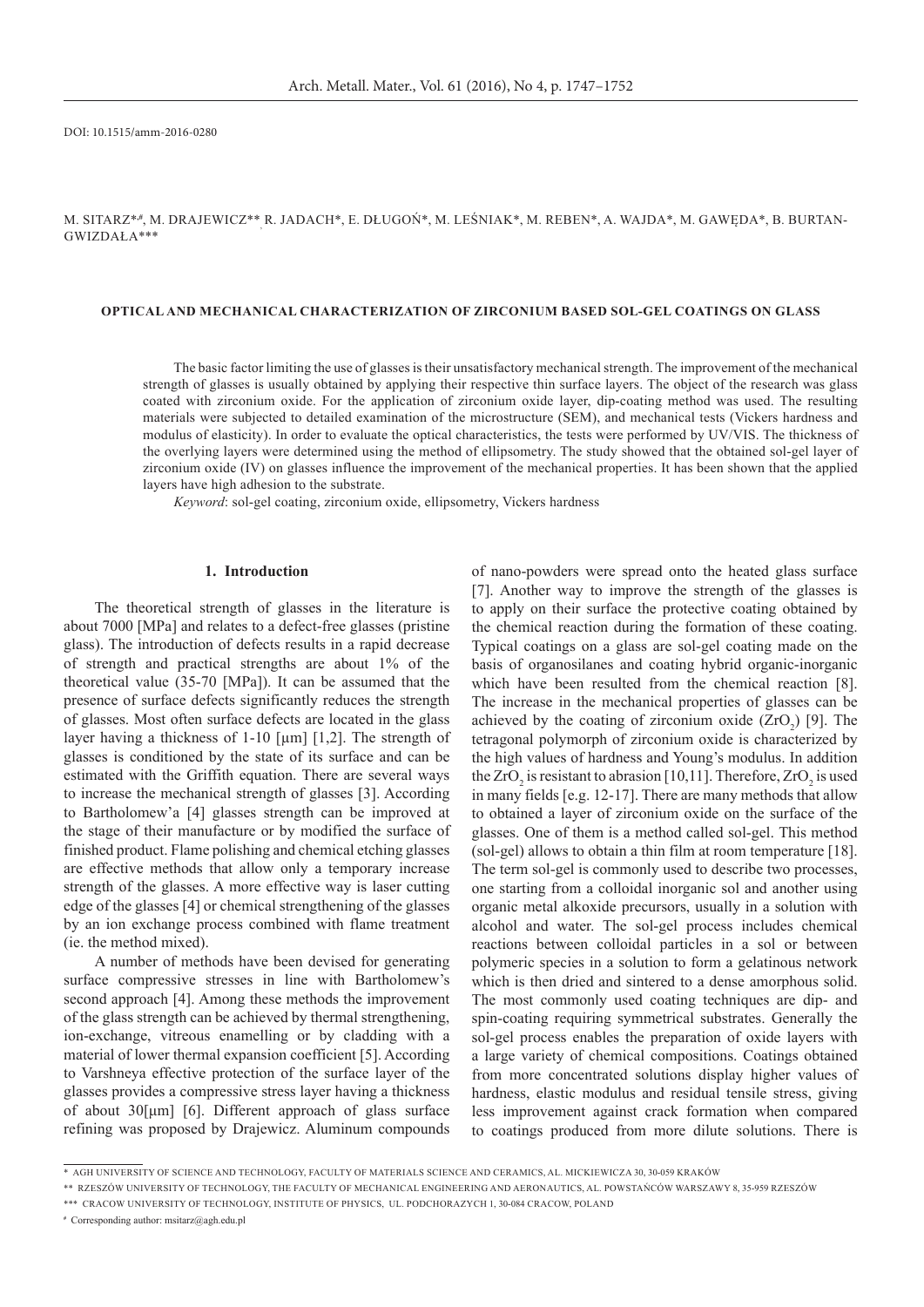always a strengthening effect due to filling of surface flaws but depending on the sol-gel and the glass composition other mechanisms might also contribute [19-22].

The main aim of this study was to obtain sealed, homogeneous layers of  $ZrO<sub>2</sub>$  on the surface of silica-sodalime glasses and to determine their mechanical and optical parameters. The resulting layers are intended as reinforcement and the surface-protection toughened glasses and glasses of ion-exchanged.

### **2. Experimental methods**

The surface of silica-soda-lime glasses were degreased with ethanol. Then prepared sample surface was covered with a layer of the sol: 15 samples were coated with  $2\%$  ZrO<sub>2</sub> sol, and another 15 samples were coated with  $4,9\%$  ZrO<sub>2</sub> sol. The following precursors were used: acetic acid  $80\%$ -C<sub>2</sub>H<sub>4</sub>O<sub>2</sub> 60,05[g/mol], the company CHEMPUR (zirconia sol 2%), acetic acid  $99,8\%$ -C<sub>2</sub>H<sub>4</sub>O<sub>2</sub> 60,05 [g/mol], the company CHEMPUR (zirconia sol 4,9%), ethyl alcohol 99,8%-C<sub>2</sub>H<sub>5</sub>OH, POCH-Polish Chemical Reagents, propoxide, zirconium (IV) 70%-Zr( $OC_3H_7$ )<sub>4</sub>, ALDRICH, nitric acid approx. 65%-HNO<sub>3</sub>, POCH-Polish Chemical Reagents. The preparation of sols was started with the preparation of laboratory equipment. Magnetic Stirrer model MS 11 HS was connected to the network and started setting the rotational frequency of approx. 500 rev/ min. The Erlenmeyer flask was placed on a magnetic stirrer. The amount of ethyl alcohol  $(C_2H_5OH)$  was measured using a graduated cylinder. A small part of alcohol was putted into Erlenmeyer flask placed on vibrating magnetic stirrer. Acetic acid (CH<sub>3</sub>COOH) and an appropriate amount of nitric acid  $HNO<sub>3</sub>(V)$  (for zirconium sol 4,9%) was added. Another precursor added to the stirred solution was propoxy derivative of  $Zr(OC_4H_9)_4$ . Finally residual ethanol was added (portion wise). The last portion of alcohol was mixed with sufficient distilled water and added to a stirred solution using a disposable pipette (drop by drop). The resulting solution was left running for 2 h. Then Erlenmeyer with a solution was stoppered and left in a refrigerator at about  $5^{\circ}$ C. In each of the groups of 15 samples the sequence of coating was as follows: 1 layer of sol + burning, 2 layers of sol + burning, 3 layers of sol + burning, 1 layer of sol +burning + 2 layers of sol +burning, 1 layer of sol  $+$  burning  $+$  2 layers of sol  $+$  burning  $+$  3 layers of sol  $+$  burning (Table 1).

Methods for coating glass samples

TABLE 1

| Series         | $2\%$ ZrO <sub>2</sub> sol                               | $4,9\%$ ZrO <sub>2</sub> sol                              |
|----------------|----------------------------------------------------------|-----------------------------------------------------------|
|                | $1 \times sg + burn$                                     | $1 x sg + burn$                                           |
| $\mathfrak{D}$ | $2 x s g + burn$                                         | $2 x s g + burn$                                          |
| $\mathcal{E}$  | $3x$ sg burn                                             | $3xsg + burn$                                             |
|                | $1 \times sg + burn$<br>$2 x s g + burn$                 | $1 \times sg + burn$<br>$2 x s g + burn$                  |
| 5              | $1 \times sg + burn$<br>$2 x sg + burn$<br>$3xsg + burn$ | $1 \times sg + burn$<br>$2 x s g + burn$<br>$3xsg + burn$ |

An UV/VIS Perkin Elmer with integrating sphere was used to measure transmittance from 300 to 1000 [nm]. The morphologies of glass surface were examined by SEM/EDAX method with use of the scanning electron microscope SEM NOVA NANO 200. The Nano-Indentation Tester has been used to provide surface mechanical characterization data hardness and Young's modulus by indenting to depths at the nanometermicron scales [23-25]. The CSM Instruments Micro Scratch Tester (Neuchatel, Switzerland), with a capacity up to 30 [N], were used with a 200-[µm] Rockwell diamond indenter. The scratch tests were performed with the Prescan procedure, which consists of two stages: first, the surface is scanned by the tip of the indenter with minimal load (0.03 [N]). Second, the scratch test is made, during which the penetration depth is recorded. The ellipsometric data were collected with a M-2000 Woollam ellipsometer in the spectral range  $190 - 1700$  [nm]. All the measurements were performed at room temperature.

The ellipsometric angles Ψ and ∆ fulfill the fundamental

equation of ellipsometry, namely  $\tan \Psi = |r_p|^2 / |r_s|^2 \exp(i\Delta)$ , where  $r_p$  and  $r_s$  are complex Fresnel reflection coefficients for ' $p$ ' and 's' polarizations, respectively, and  $\Delta$  is a phase shift between both polarized waves. The samples have been measured for three angles of incidence, namely  $60^\circ$ ,  $65^\circ$  and 70º. To analyze the data, we have combined all the angular spectra and we have fitted all the data simultaneously [26,27]. The data have been analyzed using CompleteEASE 4.1 software.

The ellipsometric data, gathered as a function of wavelength *λ*, have been fitted in the range of low absorption, i.e. 350 – 1700 [nm]. In the region of weak absorption (above 350 [nm]), the Cauchy model for the system layer – glass, of the refractive index dispersion was applied, being expressed by formula:

$$
n(\lambda) = A + \frac{B}{\lambda^2} + \frac{C}{\lambda^4}
$$
 (1)

where A,B and C are fitting parameters.

## **3. Results and discussion**

In order to determine the surface state and chemical composition of the layers studies were performed using a scanning electron microscope (SEM) with a microanalyzer (EDAX) - Fig.1. Analysis of the chemical composition (EDAX) clearly indicated the presence of zirconium in the structure of the surface. Scanning Electron Microscopy (SEM) pictures of the films showed that the surfaces are mostly homogeneous with defects only occurring above the critical film thickness. These defects are mainly superficial and/or deeper cracks, partial delamination of the coating also occurred (Fig. 1). Energy Dispersive X-Ray Analysis (EDXA) was carried out to identify the elemental composition of a zirconium layer on a glass sample.

The study of mechanical properties of  $ZrO<sub>2</sub>$  coatings involved 10 samples. Each sample of glasses was coated with the sol in a different sequence. Only the best results of samples harness are shown in Figure 2. The test of the mechanical properties showed that the glasses samples coated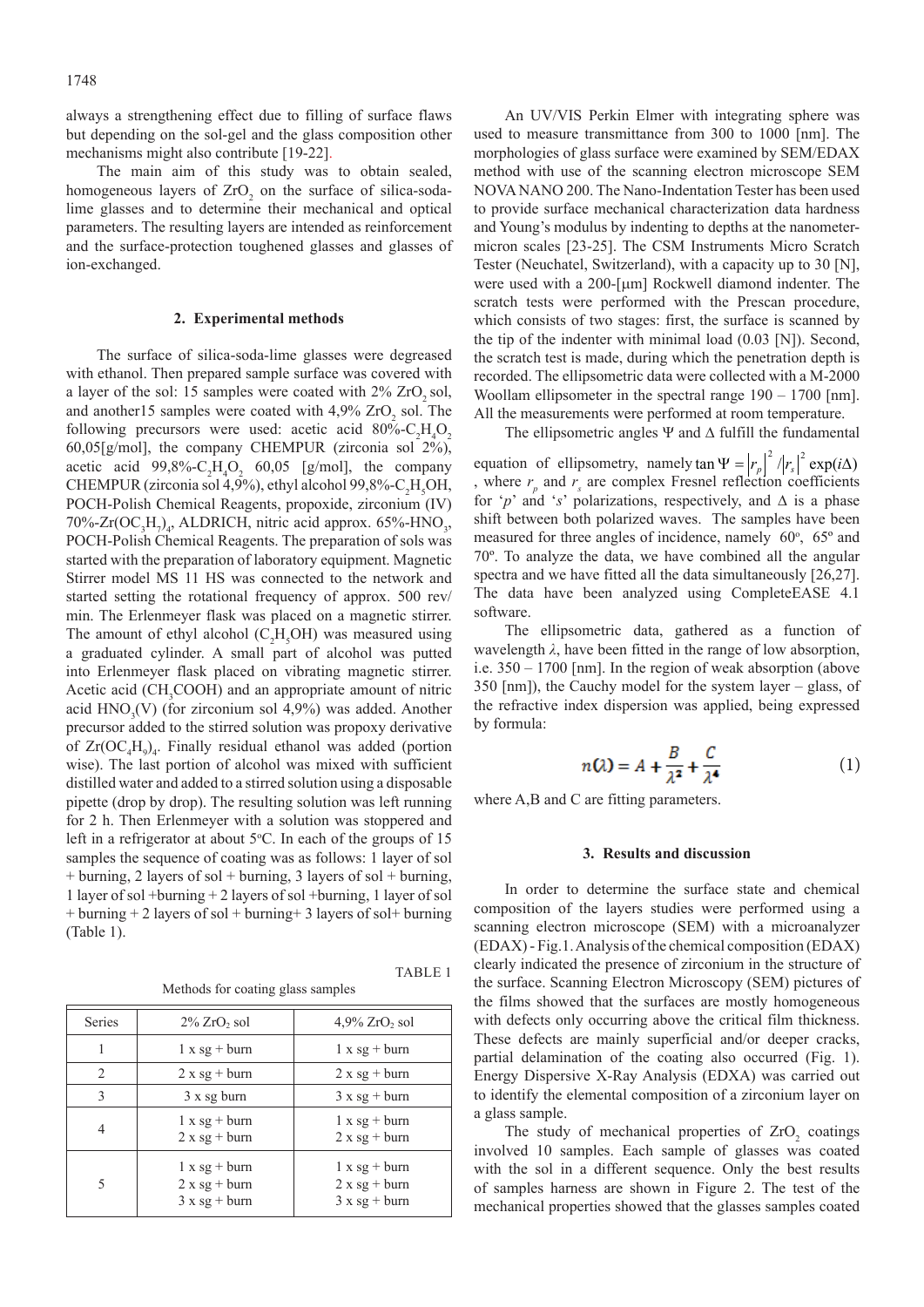

Fig. 1. SEM image of the zirconium layer and EDX analysis of the chemical composition



Fig. 2 The mechanical properties of the base glass samples and  $ZrO_2$  coated samples: hardness HV, modulus of elasticity

with zirconium oxide have a higher value of the hardness and elastic modulus compared to the base glass - without zirconia layer (Fig.2).

The best mechanical properties of coating were observed for the following samples: PR06 - a sample of glass covered with a double layer of zirconium sol 2% and burned, PR21 a sample of glass covered with a double layer of zirconium sol 4.9% and burned, PR30 - sample of a single layer of glass coated with zirconium sol 4.9% and burned, then covered with a double layer of zirconium sol 4.9% and burned and covered with a triple layer of zirconium sol 4.9% and burned. Based on the Vickers hardness test it can be concluded that the greatest microhardness is observed for the samples PR06 and PR30. Coincidentally these samples are characterized by the extreme thickness values. Therefore, it can be suggested, that not only the continuity of the coating but also the coating process is of a great importance and may affect the mechanical properties

Functional behavior of a coating is critical to its adhesion to the substrate. Scratch test was used to obtain the critical loads that are related to adhesion properties of coatings. Scratch Adhesion Test was performed by applying a progressive linearly increasing load.

A diamond indenter was moved over a specimen surface with a linearly increasing load until failure occurs at critical loads Lc. The scratch tests were repeated for three times in order to obtain reliable results. Lc is a function of coating substrate adhesion, stylus-tip radius, loading rate, mechanical

properties of substrate and coating, coating thickness, internal stress in coating flaw size distribution at substrate -coating interface, and friction between stylus-tip and coating. The results of the maximum load and penetration depth at which the separation of a layer from the substrate occurs are presented in the table 2.

#### TABLE 2

The results of the scratch test

| Number of<br>samples | The critical load Lc [N] | The maximum depth of<br>penetration of Gp [mm] |  |  |
|----------------------|--------------------------|------------------------------------------------|--|--|
| Base glass           | 1,76                     | 0.53                                           |  |  |
| <b>PR06</b>          | 4.54                     | 1,20                                           |  |  |
| <b>PR21</b>          | 5.92                     | 1,65                                           |  |  |
| <b>PR30</b>          | 2,72                     | 0,60                                           |  |  |

It is noteworthy that all the coated samples resulted more scratch resistant with respect to the uncoated glass substrate. The results shown in the Table 2 indicate that the sample PR21 is characterized by the best adhesion layers to the glass substrate surface. In order to detach the coating from the substrate the greatest strength is needed (about 5.92 [N]) and diamond indenter should "stick to" the layer to a depth of 1.65 [mm] (Tab.2). Some considerations can be drawn: considering statistic error, sample PR30 and the base glass shows almost the same scratch depth.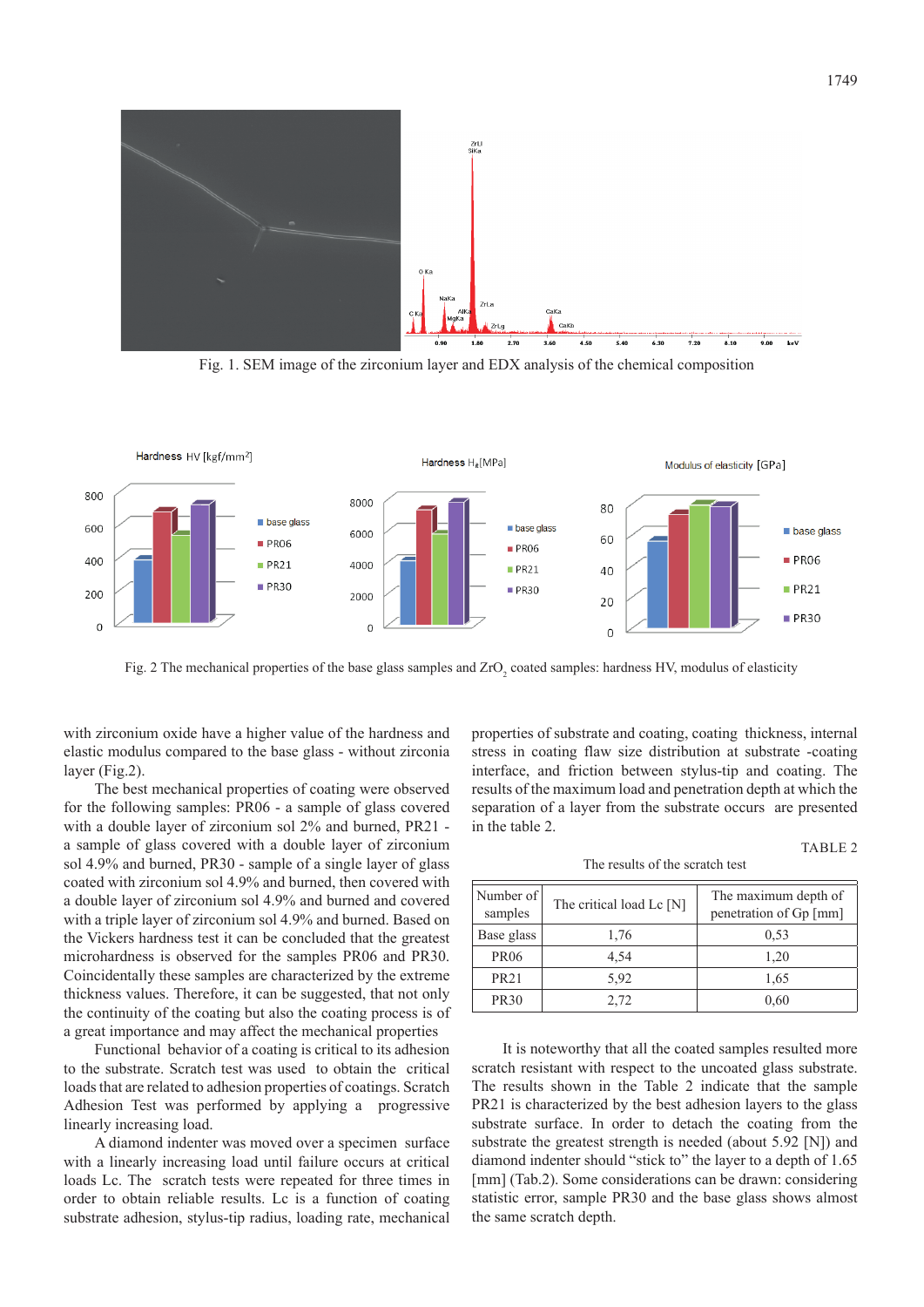The optical properties of  $ZrO_2$  thin films are highly influenced by the chemical formulation, fabrication method and processing parameters. The highest transmission in comparison to the transmission of the base glass is observed for the glass sample PR06 covered with a double layer of zirconium 2% and burned (Figure 3). A significant decrease (approx. 5%) of the transmittance was recorded for a sample PR30. This sample is characterized by the greatest thickness. For the sample PR21 a decrease in transmission was observed in the range of 400-600 [nm]. In the range of 355-400 [nm], the transmittance of this sample was the same as the base glass. For all the samples the absorption edge is near to 354 [nm].



Fig. 3. Transmittance of glass samples coated with ZrO<sub>2</sub>

The thickness and the refractive index n of the sol–gel derived  $ZrO<sub>2</sub>$ coatings have been determined by ellipsometric method [28]. Values of the refractive coefficient at 633 [nm], the Cauchy parameters A,B and C along with the thickness determined from the fitting procedure are presented in Table 3

TABLE 3 Refraction index at 633 [nm], Cauchy parameters and thickness obtained from ellipsometric studies

| Glass         | $n$ at 633<br>${\rm [nm]}$ | A     | B       | C       | Thickness<br>${\rm [nm]}$ | <b>MSE</b> |
|---------------|----------------------------|-------|---------|---------|---------------------------|------------|
| Base<br>glass | 1.529                      | 1.532 | 0.05672 | 0.00343 |                           | 2.456      |
| <b>PR06</b>   | 2.262                      | 1.945 | 0.03567 | 0.00235 | 10.00                     | 2.543      |
| <b>PR21</b>   | 1.994                      | 1.910 | 0.04013 | 0.00262 | 82.63                     | 3.454      |
| <b>PR30</b>   | 1.959                      | 1.898 | 0.02798 | 0.00148 | 137.97                    | 3.214      |

The spectral dependence  $n(\lambda)$  obtained in the range 350 – 1700 [nm] from the fitting procedure for the studied glasses are shown in Fig. 4

It may be observed in Fig. 4 that with the increase of the thickness of the  $ZrO_2$  coating, its refractive index n is decreasing. The same dependences are reported by [28] and it is typical for a polymeric sol, where the polymers are weakly charged and the condensation rate is high.

The refractive index dispersions of investigated layers are

quite similar to each other and exhibit a very high value, over 1.9, that is considerably higher than that obtained for standard optical glasses.



Fig. 4. Dispersion of the refraction coefficient of samples PR03, PR21 and PR30 obtained from elipsometric measurements

# **4. Conclusions**

Zirconia-based coatings were successfully deposited on glass substrates. The study showed that by the sol-gel method it is possible to obtain layers with high adhesion to the substrate.

The relation between process parameters and thin layers features, such as thickness, was investigated. No cracks were observed below the critical layer thickness, which was determined for various zirconia coatings. On the basis of the transmittance studies, it was found that the layer with the highest hardness significantly reduced the transmission. The high refractive index coefficient indicate that the  $ZrO_2$  film can be a potential optical coating material. The studies led to the selection of the optimal concentration of the zirconium sol and the conditions of heat treatment of zirconium layers.

This work was supported by National Science Centre Poland under project "*Functional layers of black glasses based on ladder-like silsesquioxanes*" - 2014/15/B/ST8/02827.

#### 6. References

- [1] I.W. Donald, J. Mater. Sci. **24**, 4177-208 (1989).
- [2] F.M. Ernsberger, Glass Ind., **47**, 422-427 (1966).
- [3] G. Macrelli, Riv. Stn. Sper. Vetro **31**, 69-76 (2001).
- [4] R.F. Bartholomew & H. M. Garfinkel, Chemical strengthening ofglass. Glass Science and Technology. Vol. 5. Elasticity and Strength in Glasses. 1980, Academic Press, New York.
- [5] R. Gardon, Thermal tempering of glass. D.R. Uhlmann & N.J. Kreidl (eds), 1980, Academic Press, New York.
- [6] A.K. Varshneya, Glass Res. **21**, 10-11 (2001).
- [7] M. Drajewicz, J. Wasylak, Optica Applicata **38**, 421-430 (2008).
- [8] B.D. Fabes, D. R.A. Uhlmann, J. Am. Ceram. Soc. **73**, 978- 988 (1990).
- [9] C. Ronald, G. Nicholson, P.S. Nicholson, J. Am. Ceram. Soc.